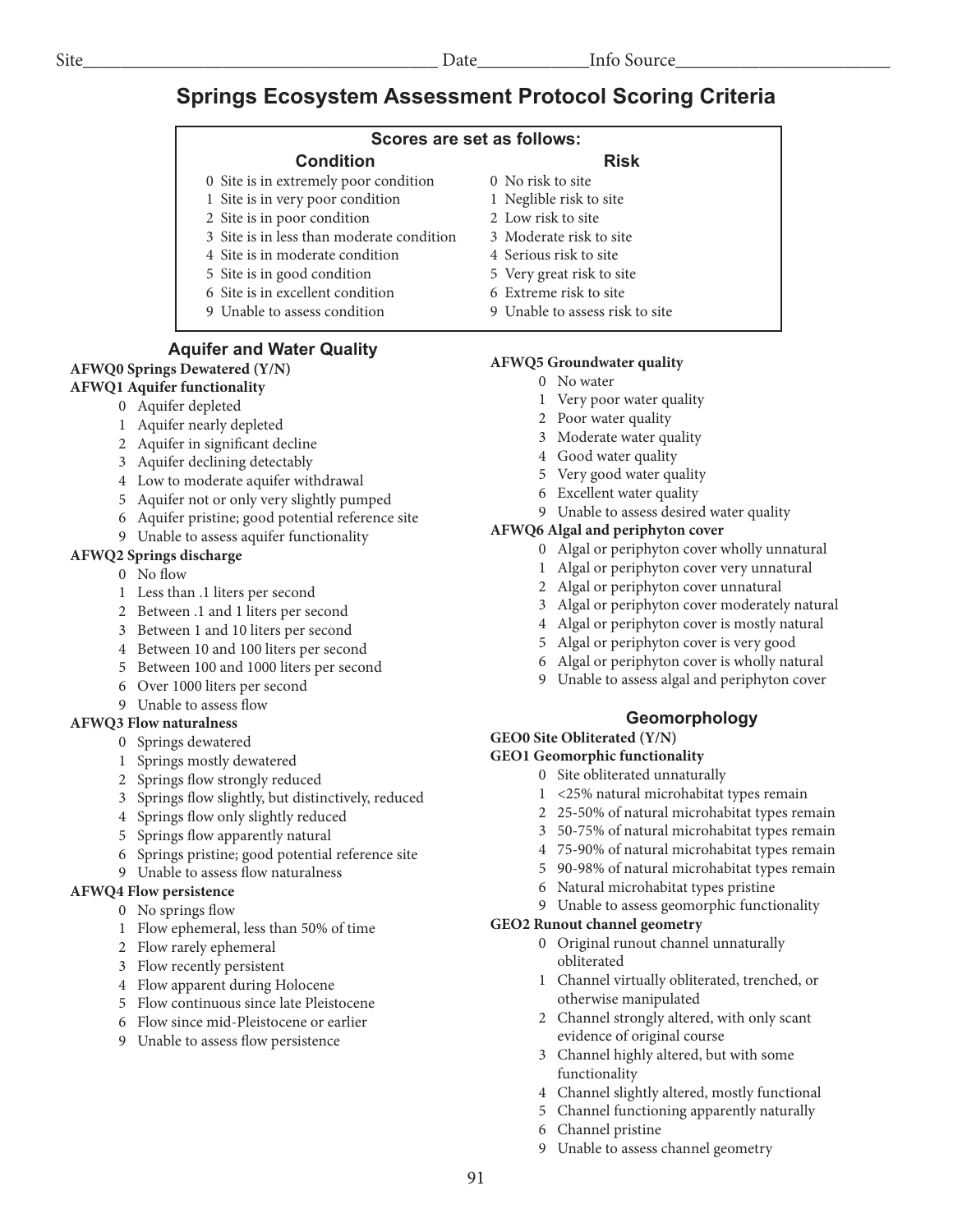# **GEO3 Soil integrity**

- 0 Natural soils eliminated
- 1 Virtually all natural soils eliminated
- 2 Soils thin or eliminated on most of site but a detectable amount remaining
- 3 Soils patchy and compromised, with degraded functionality
- 4 Soils largely intact, and only slightly compromised
- 5 Soils apparently natural, with very minor reduction in functionality
- 6 Soils fully natural
- 9 Unable to assess soil integrity

## **GEO4 Geomorphic diversity** (calculated in Springs Online using Shannon-Weiner Diversity Index)

- 0 None; a completely unnatural condition (0)
- 1 Very low geomorphic diversity (≤0.1)
- 2 Low geomorphic diversity  $(>0.1; \leq 3)$
- 3 Moderate geomorphic diversity  $(>0.3; \leq 0.5)$
- 4 Good geomorphic diversity  $(>0.5; \le 0.7)$
- 5 Very good geomorphic diversity (>0.7; ≤0.9)
- 6 Pristine; fully natural geomorphic diversity (>0.9)
- 9 Unable to assess geomorphic diversity

# **GEO5 Natural physical disturbance**

- 0 Natural disturbance regime obliterated
- 1 Natural disturbance regime virtually eliminated
- 2 Highly altered natural disturbance regime
- 3 Moderately altered natural disturbance regime
- 4 Little altered natural disturbance regime
- 5 Nearly natural disturbance regime
- 6 Completely natural disturbance regime
- 9 Unable to assess natural disturbance regime

# **Habitat**

# **HAB1 Isolation**

- 0 <10 m from the nearest springs ecosystem
- 1 10-50 m from the nearest springs ecosystem
- 2 50-100 m from the nearest springs ecosystem
- 3 100-500 m from the nearest springs ecosystem
- 4 500-1000 m from the nearest springs ecosystem
- 5 1-10 km from the nearest springs ecosystem
- 6 >10 km from the nearest springs ecosystem
- 9 Unknown distance to nearest springs ecosystem

# **HAB2 Habitat patch size**

- 0 No springs habitat area
- 1 < 10 sq m habitat area
- 2 10-100 sq m habitat area
- 3 100-1000 sq m habitat area
- 4 .1-1 hectare habitat area
- 5 1-10 hectare habitat area
- 6 >10 hectare habitat area
- 9 Unable to assess habitat area

# **HAB3 Microhabitat quality**

- 0 No microhabitats exist or remain
- 1 Very low microhabitat quality
- 2 Low microhabitat quality
- 3 Moderate microhabitat quality
- 4 Good microhabitat quality with some indication of impairment
- 5 Very good microhabitat quality, but past impairment suspected
- 6 Pristine microhabitat quality
- 9 Unable to assess microhabitat impairment

# **HAB4 Native plant ecological role**

- 0 No native plant species present
- 1 Native species cover and biomass <25% of natural condition
- 2 Native species cover and biomass 25-50% of natural condition
- 3 Native species cover and biomass 50-75% of natural condition
- 4 Native species cover and biomass 75-90% of natural condition
- 5 Native species cover and biomass 90-98% of natural condition
- 6 Native species cover and biomass virtually pristine
- 9 Unable to assess native plant species ecological role

# **HAB5 Trophic dynamics**

- 0 No trophic dynamics occurring
- 1 Trophic dynamics and ecological efficiency scarcely extant
- 2 Trophic dynamics and ecological efficiency poor
- 3 Trophic dynamics and ecological efficiency moderate
- 4 Trophic dynamics and ecological efficiency fair
- 5 Trophic dynamics and ecological efficiency good
- 6 Trophic dynamics and ecological efficiency pristine
- 9 Unable to assess trophic dynamics and ecological efficiency

# **Biota**

# **BIO1a Native plant richness and diversity**

- 0 No native plant species remaining
	- 1 <25% of expected species remaining
	- 2 25-50% of expected species remaining
	- 3 50-75% of expected species remaining
	- 4 75-90% of expected species remaining
	- 5 90-98% of expected species remaining
	- 6 >98% of expected species remaining
	- 9 Unable to assess native vascular plant richness and diversity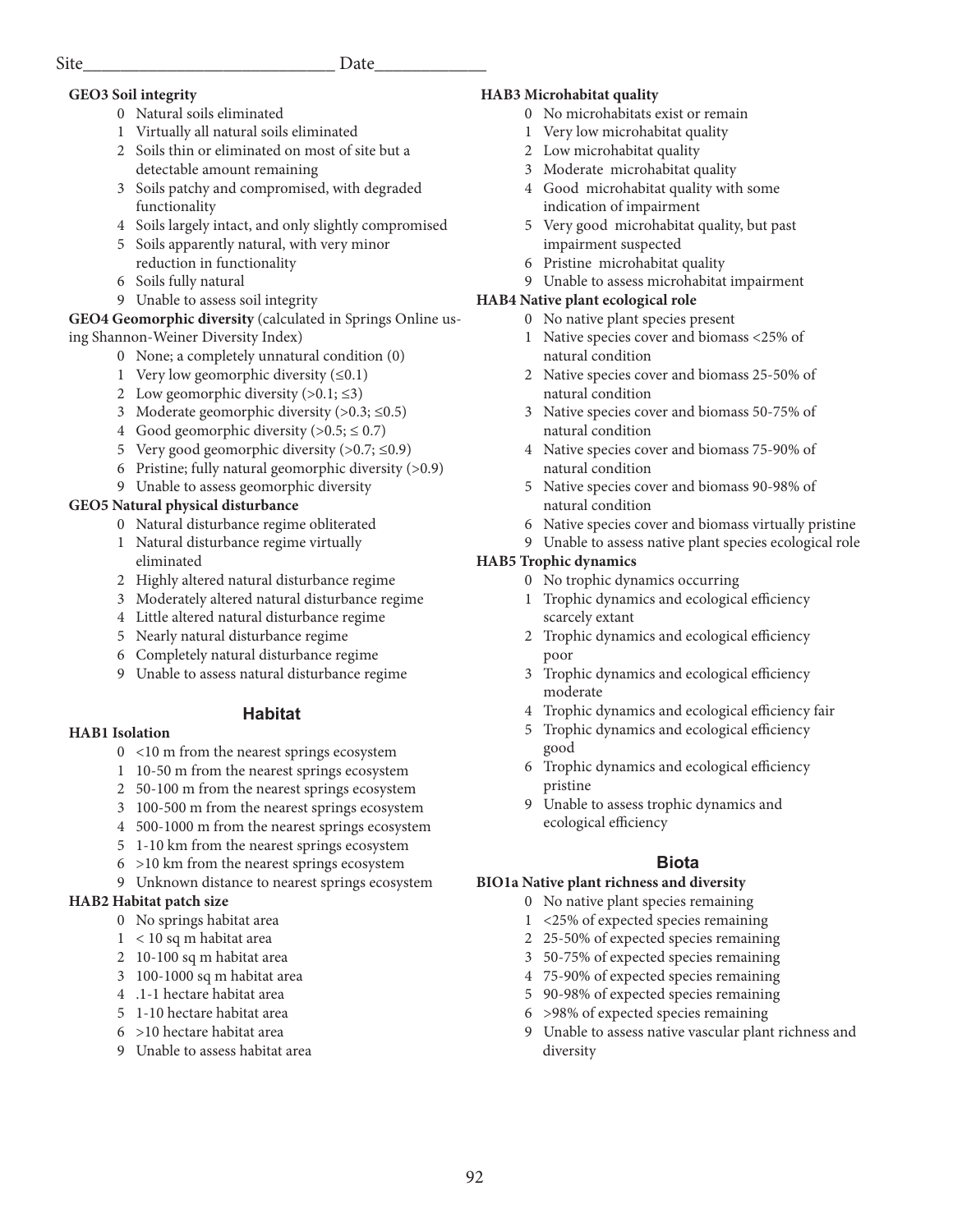#### **BIO1b Native faunal diversity**

- 0 No expected species remaining
- 1 <25% of expected species remaining
- 2 25-50% of expected species remaining
- 3 50-75% of expected species remaining
- 4 75-90% of expected species remaining
- 5 90-98% of expected species remaining
- 6 >98% of expected species remaining
- 9 Unable to assess native faunal diversity

#### **BIO2a Sensitive plant richness**

- 0 No sensitive or listed plant species remain
- 1 <25% of expected species remaining
- 2 25-50% of expected species remaining
- 3 50-75% of expected species remaining
- 4 75-90% of expected species remaining
- 5 90-98% of expected species remaining
- 6 >98% of expected species remaining
- 9 Unable to assess native sensitive vascular plant species

#### **BIO2b Sensitive faunal richness**

- 0 No sensitive or listed faunal species remain
- 1 <25% of expected species remaining
- 2 25-50% of expected species remaining
- 3 50-75% of expected species remaining
- 4 75-90% of expected species remaining
- 5 90-98% of expected species remaining
- 6 >98 of expected species remaining
- 9 Unable to assess native sensitive faunal species

#### **BIO3a Nonnative plant rarity**

- 0 >75% of plant species are non-native
- 1 50-75% of plant species are non-native
- 2 25-50% of plant species are non-native
- 3 10-25% of plant species are non-native
- 4 5-10% of plant species are non-native
- 5 2-5% of plant species are non-native
- 6 <2% of plant species are non-native
- 9 Unable to assess non-native plant species rarity

#### **BIO3b Nonnative faunal rarity**

- 0 >75% of faunal species are non-native
- 1 50-75% of faunal species are non-native
- 2 25-50% of faunal species are non-native
- 3 10-25% of faunal species are non-native
- 4 5-10% of faunal species are non-native
- 5 2-5% of the faunal species are non-native
- 6 <2% of faunal species are non-native
- 9 Unable to assess non-native faunal species rarity

#### **BIO4a Native plant demography**

- 0 No native plant populations remain
- 1 <25% of dominant native plant populations present and self-sustaining
- 2 25-50% of dominant native plant populations present and self-sustaining
- 3 50-75% of dominant native plant populations present and self-sustaining
- 4 75-90% of dominant native plant populations present and self-sustaining
- 5 90-98% of dominant native plant populations present and self-sustaining
- 6 Dominant native plant populations self sustaining in a natural condition
- 9 Unable to assess native vascular plant population demography

#### **BIO4b Native faunal demography**

- 0 No natural faunal populations remain
- 1 <25% of native faunal populations present and self-sustaining
- 2 25-50% of native faunal populations present and self-sustaining
- 3 50-75% of native faunal populations present and self-sustaining
- 4 75-90% of native faunal populations present and self-sustaining
- 5 90-98% of native faunal populations present and self-sustaining
- 6 Native faunal populations self-sustaining in a natural condition
- 9 Unable to assess native faunal population demography

# **Freedom from Human Influences**

#### **FHI1 Surface water quality**

- 0 No flow
- 1 Surface water quality very significantly influenced by anthopogenic alteration (runoff, sedimentation, toxic waste, etc.)
- 2 Surface water quality significantly influenced by an thropogenic alteration (runoff, sedimentation, toxic waste, etc.)
- 3 Surface water quality influenced by anthopogenic alteration (runoff, sedimentation, toxic waste, etc.)
- 4 Surface water quality somewhat influenced by anthro pogenic alteration (runoff, sedimentation, toxic waste, etc.)
- 5 Surface water quality not or only slightly influenced by anthopogenic alteration (runoff, sedimentation, toxic waste, etc.)
- 6 Surface water quality pristine
- 9 Unable to assess desired surface water quality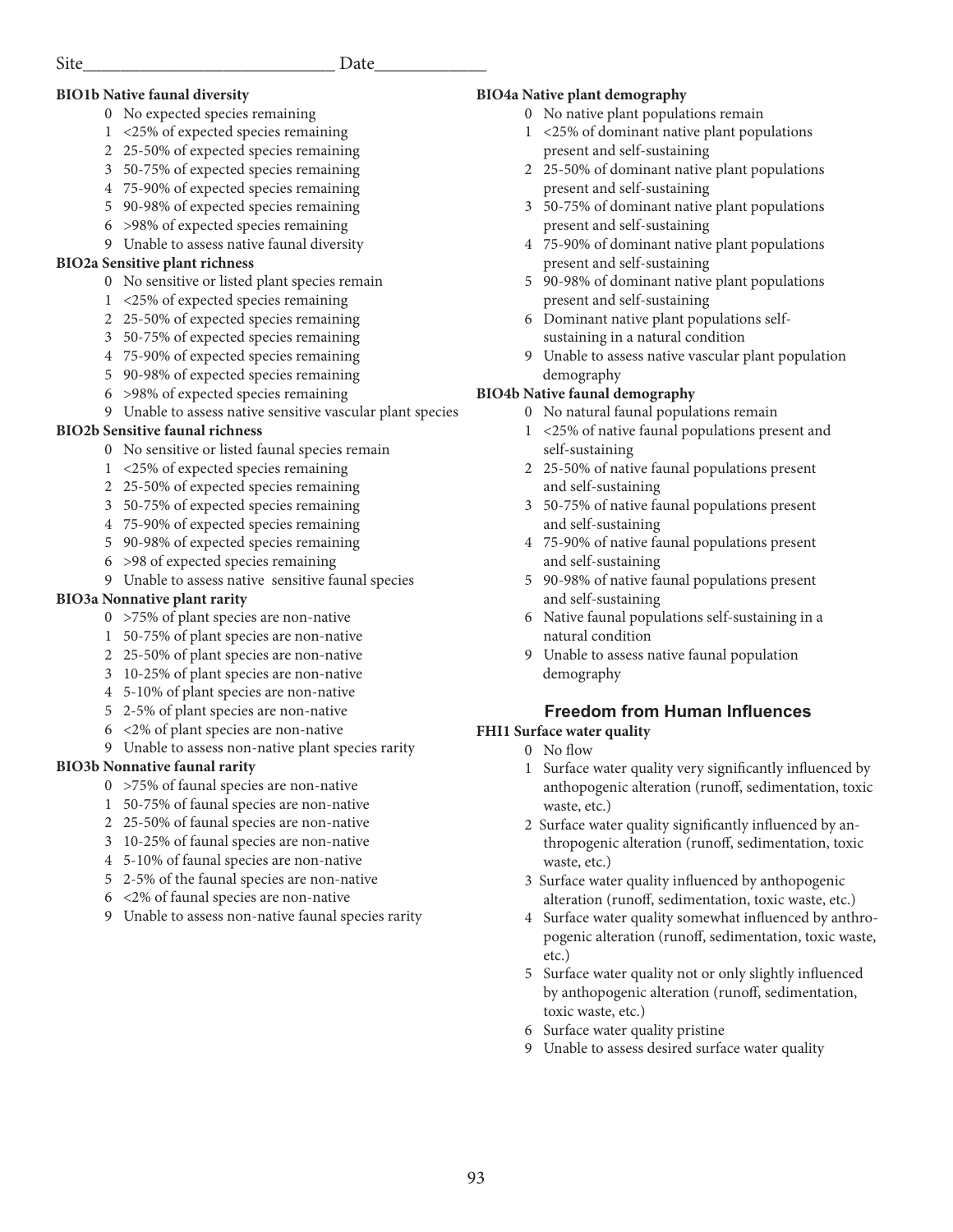#### **FHI2 Flow regulation**

- 0 Flow regulation influences have eliminated or destroyed the springs
- 1 Very extensive flow regulation influences
- 2 Extensive flow regulation influences
- 3 Moderate flow regulation influences
- 4 Limited flow regulation influences
- 5 Very limited flow regulation influences
- 6 No flow regulation effects
- 9 Unable to assess flow regulation influences

#### **FHI3 Road, Trail, and Railroad effects**

- 0 Road, trail, or railroad influences have eliminated the springs
- 1 Very extensive road, trail, or railroad influences
- 2 Extensive road, trail, or railroad influences
- 3 Moderate road, trail, or railroad influences
- 4 Limited road, trail, or railroad influences
- 5 Very limited road, trail, or railroad influences
- 6 No road, trail, or railroad influences
- 9 Unable to assess road, trail, or railroad influences

#### **FHI4 Fencing effects**

- 0 Negative influences of fencing have eliminated the springs
- 1 Very extensive negative influences of fencing
- 2 Extensive negative influences of fencing
- 3 Moderate negative influences of fencing
- 4 Limited negative influences of fencing
- 5 Very limited negative influences of fencing
- 6 No negative influences of fencing
- 9 Unable to assess influences of fencing

#### **FHI5 Construction effects**

- 0 Construction influences eliminated the springs
- 1 Very extensive negative construction influences
- 2 Extensive negative construction influences
- 3 Moderate negative construction influences
- 4 Limited negative construction influences
- 5 Very limited negative construction influences
- 6 No negative construction influences
- 9 Unable to assess construction influences

#### **FHI6 Herbivore effects**

- 0 Herbivory influences have eliminated the springs
- 1 Very extensive negative herbivory influences
- 2 Extensive negative herbivory influences
- 3 Moderate negative herbivory influences
- 4 Limited negative herbivory influences
- **5** Very limited negative herbivory influences
- 6 No negative herbivory influences
- 9 Unable to assess herbivory influences

#### **FHI7 Recreational effects**

- 0 Recreation influences have eliminated the springs
- 1 Very extensive negative recreational influences
- 2 Extensive negative recreational influences
- 3 Moderate negative recreational influences
- 4 Limited negative recreational influences
- 5 Very limited negative recreational influences
- 6 No negative recreational influences
- 9 Unable to assess recreational influences

#### **FHI8 Adjacent lands condition**

- 0 Ecological condition of adjacent landscape has eliminated the springs
- 1 Very extensive negative influences of adjacent landscape
- 2 Extensive negative influences of adjacent landscape
- 3 Moderate negative influences of adjacent landscape
- 4 Limited negative influences of adjacent landscape
- 5 Very limited negative influences of adjacent landscape
- 6 No negative influences of adjacent landscape
- 9 Unable to assess influences of adjacent landscape

#### **FHI9 Fire Influence**

- 0 Fire influences have eliminated the springs
- 1 Very extensive negative influences of fire
- 2 Extensive negative influences of fire
- 3 Moderate negative influences of fire
- 4 Limited negative influences of fire
- 5 Very limited negative influences of fire
- 6 No undesired negative influences of fire
- 9 Unable to assess influences of fire

## **Administrative Context**

#### **AC1 Information quality/quantity**

- 0 No information or map exists
- 1 Very limited mapping or other information
- 2 Limited mapping or other information exists
- 3 A modest amount of credible mapping and other information exists
- 4 Credible mapping and other scientific infor mation exists
- 5 A great deal of high quality mapping and other information has been gathered and compiled
- 6 The springs are used as a research site, with much high quality information available
- 9 Unable to assess information quantity and quality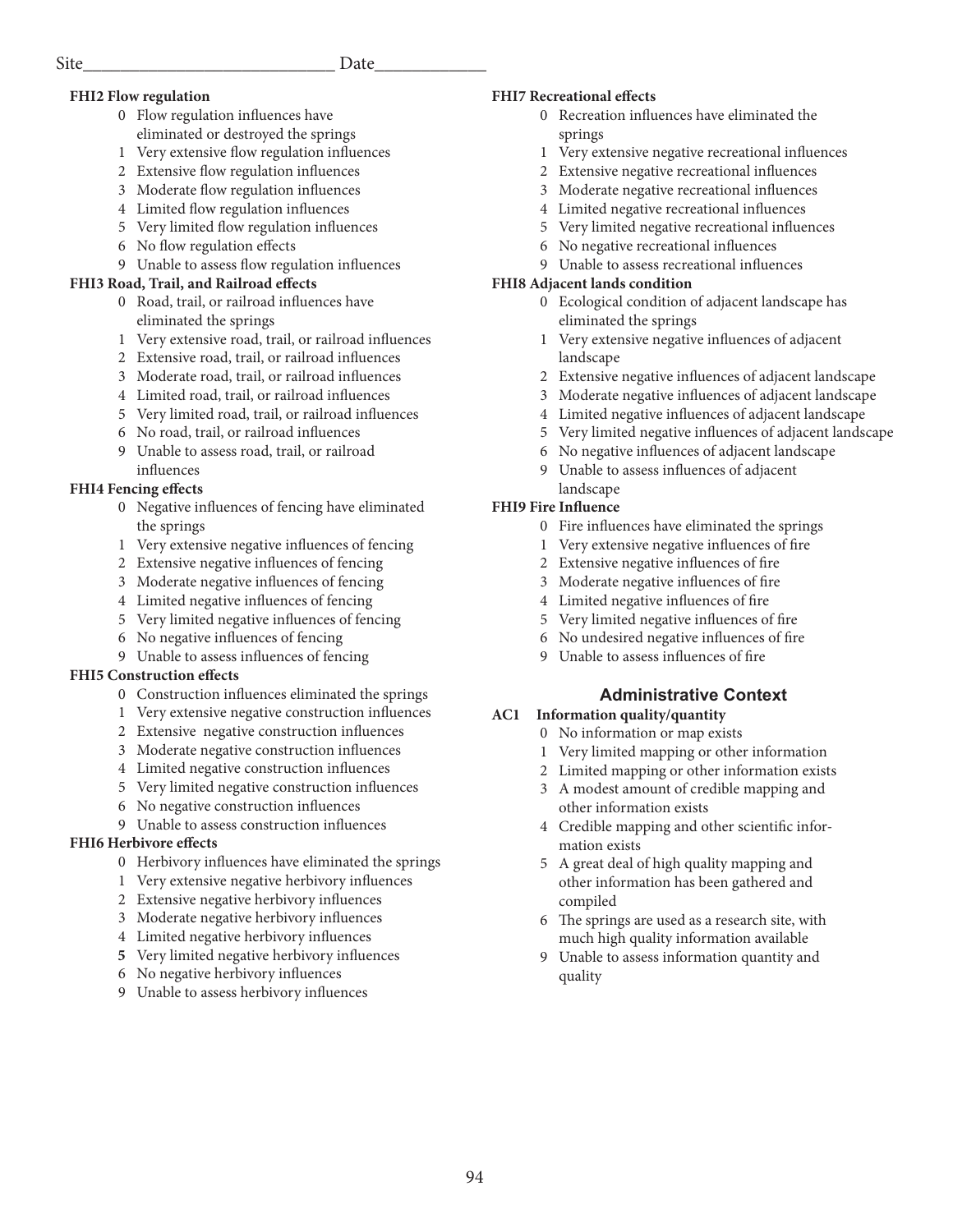### **AC2 Indigenous significance**

- 0 No significance as an Indigenous cultural site
- 1 Virtually no evidence of Indigenous cultural features or resources
- 2 One culturally significant feature or resource
- 3 Two or more culturally significant features or resources
- 4 Several culturally significant features or resources
- 5 Numerous Indigenous culturally significant features or resources
- 6 Cultural significance essential for the well being of one or more Indigenous cultures
- 9 Unable to assess Indigenous cultural significance

#### **AC3 Historical significance**

- 0 No historical significance
- 1 Very little evidence of historically significant elements
- 2 One historically significant element
- 3 Two or more historically significant elements
- 4 Several historically significant elements
- 5 Numerous historically significant elements
- 6 Historical significance essential for the well being of the culture
- 9 Unable to assess historical significance

#### **AC4 Recreational significance**

- 0 Desired effects of recreational use not achieved
- 1 Very extensive deviation from desired effects of recreational use
- 2 Extensive deviation from desired effects of recreational use
- 3 Moderate deviation from desired effects of recreational use
- 4 Limited deviation from desired effects of recreational use
- 5 Very limited deviation from desired effects of recreational use
- 6 No deviation from desired effects of recreational use
- 9 Unable to assess deviation from desired effects of recreational use

#### **AC5 Economic value**

- 0 The springs has no economic value
- 1 Very limited economic value
- 2 Limited economic value
- 3 Modest economic value
- 4 Considerable economic value
- 5 High economic value
- 6 Very high economic value
- 9 Unable to assess economic value

#### **AC6 Conformance to management plan**

- 0 No management plan
- 1 Minimal management planning
- 2 Very preliminary management plan
- 3 Management plan exists, but receives little management attention
- 4 Management plan given moderate attention
- 5 Management plan given substantial management and legal consideration
- 6 Management plan fully implemented and followed
- 9 Unable to assess conformance to management plan

#### **AC7 Scientific/Educational value**

- 0 No features of scientific or educational interest
- 1 One scientifically or educationally important feature
- 2 Two features of scientific or educational interest
- 3 Three features of scientific or educational interest
- 4 Four to nine features of scientific or educational inter est
- 5 Ten or more features of scientific or educational inter est
- 6 Many features of scientific or educational interest
- 9 Unable to assess scientific or educational significance

#### **AC8 Environmental compliance**

- 0 No socioenvironmental compliance conducted or considered
- 1 Very little socioenvironmental compliance conducted or considered
- 2 Little socioenvironmental compliance conducted or considered
- 3 Preliminary socioenvironmental compliance conducted
- 4 Socioenvironmental compliance undertaken, not yet completed
- 5 Socioenvironmental compliance completed, not enacted
- 6 Environmental compliance, and designation of critical habitat, is complete
- 9 Unable to assess environmental compliance

#### **AC9 Legal status**

- 0 No land, water, or ecosystem legal rights exist or are recognized
- 1 Rights may exist but have not been adjudicated or enforced
- 2 Rights exist but application for those rights/ uses are pending; no enforcement
- 3 Rights exist and applications have been made; limited enforcement
- 4 Rights applications have been completed; moderately robust enforcement
- 5 Rights have been established; robust enforcement
- 6 Rights established and defended; legislative protection; robust enforcement
- 9 Unable to assess legal status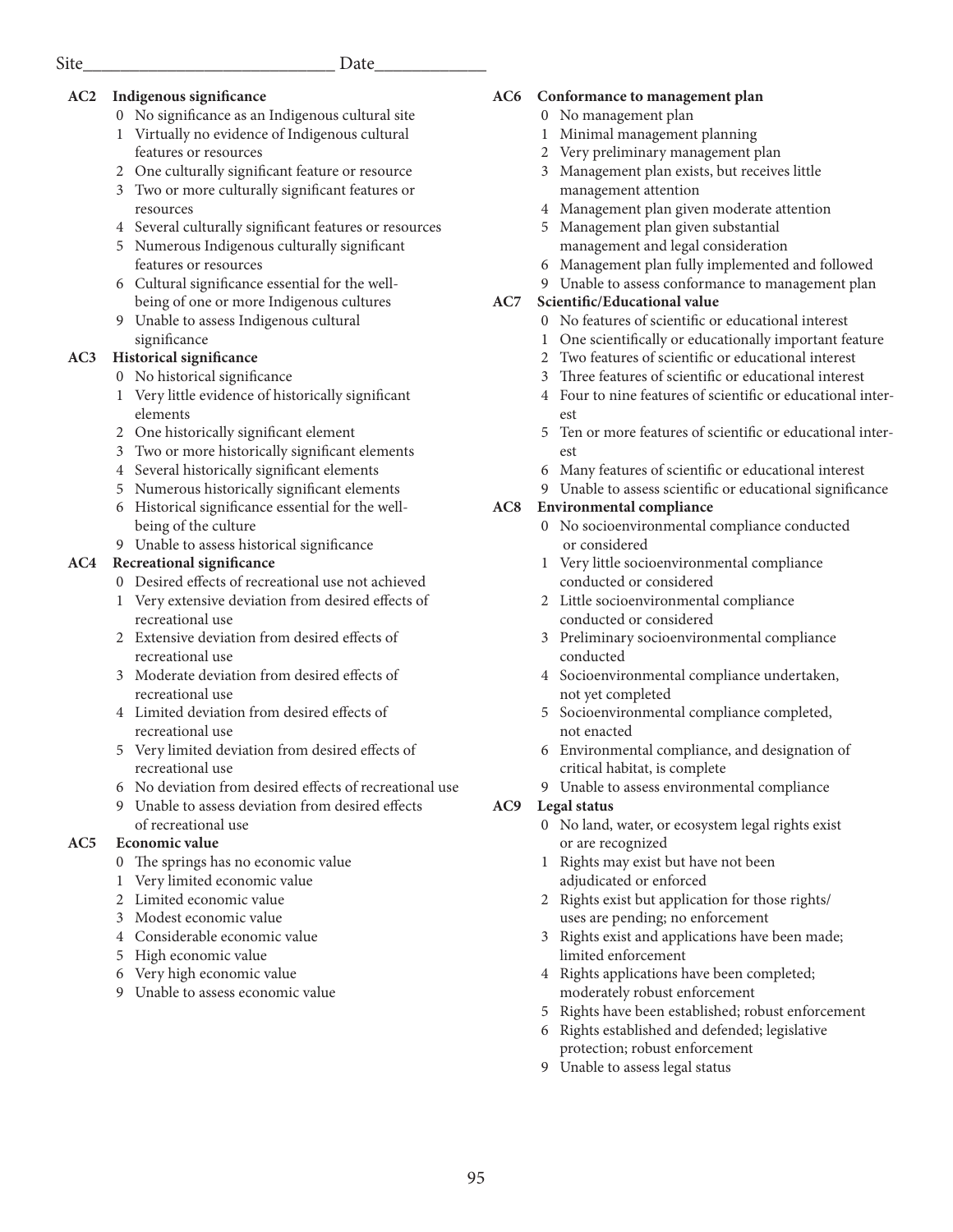Site\_\_\_\_\_\_\_\_\_\_\_\_\_\_\_\_\_\_\_\_\_\_\_\_\_\_\_\_\_\_\_\_\_\_\_\_\_\_\_\_\_\_\_\_\_\_\_\_\_\_ Date\_\_\_\_\_\_\_\_\_\_\_\_\_\_\_\_\_\_\_\_\_\_\_\_\_\_\_\_\_

# Information Source Theorem 2011 Cultural Radius (meters)

# **Cultural Values**

The Cultural Value component of the SEAP is considered sensitive information and therefore cannot be recorded or stored in the Springs Online database. It is the responsibility of the land manager to maintain information on the cultural significance of a spring. The following cultural assessment criteria were established in collaboration with Indigenous peoples.

# **Archaeological Value**

- 0 No archaeological evidence present at or near spring
- 1 Almost no evidence of archeological remains near the spring
- 2 Minor evidence of archaeological artifacts near the spring (i.e., ceramics)
- 3 Moderate evidence of archaeological remains near the springs; hunting camp remains, potentially including hearth(s) but no dwellings evident
- 4 Artifacts, petroglyphs, minor ruins, and/or irrigation works are present, demonstrating fairly extensive prehistoric use of the site
- 5 Artifacts, petroglyphs, ruins, and/or water works, and dwelling sites are present, demonstrating extensive prehistoric use
- 6 Artifacts, petroglyphs, remains, and extensive ruins nearby, protected by the Tribe due to great archaeological significance
- 9 Unable to assess archaeological value

Circle all that apply (add notes as appropriate):

Petroglyphs Shrines

Walls Jewelry

Ceramics

Flakes

Hearths

Ruins

- Irrigation
- Middens

Agriculture

Human Remains

Historical Archaeology:

Other archaeology:

# **Education/Knowledge Value**

- 0 No knowledge of the site recorded in tribal history or academic records, and no information reasonably expected to exist
- 1 Knowledge of site expected to exist, but not available, no longer taught
- 2 Knowledge of site is documented but is minimal and not used in education or research
- 3 Moderate knowledge of site exists; is used to a moderate extent in education and/or as a research site
- 4 Fairly significant education and/or research significance
- 5 Very good educational and/or research significance, providing trans-generational knowledge
- 6 Outstanding educational and/or research significance; transgeneration knowledge; great concern about protecting site for educational purposes
- 9 Unable to assess educational or research significance

Circle all that apply (add notes as appropriate):

Youth education Elder knowledge Trans-generational Culturally-specific Academic research Academic education Non-academic education Other knowledge: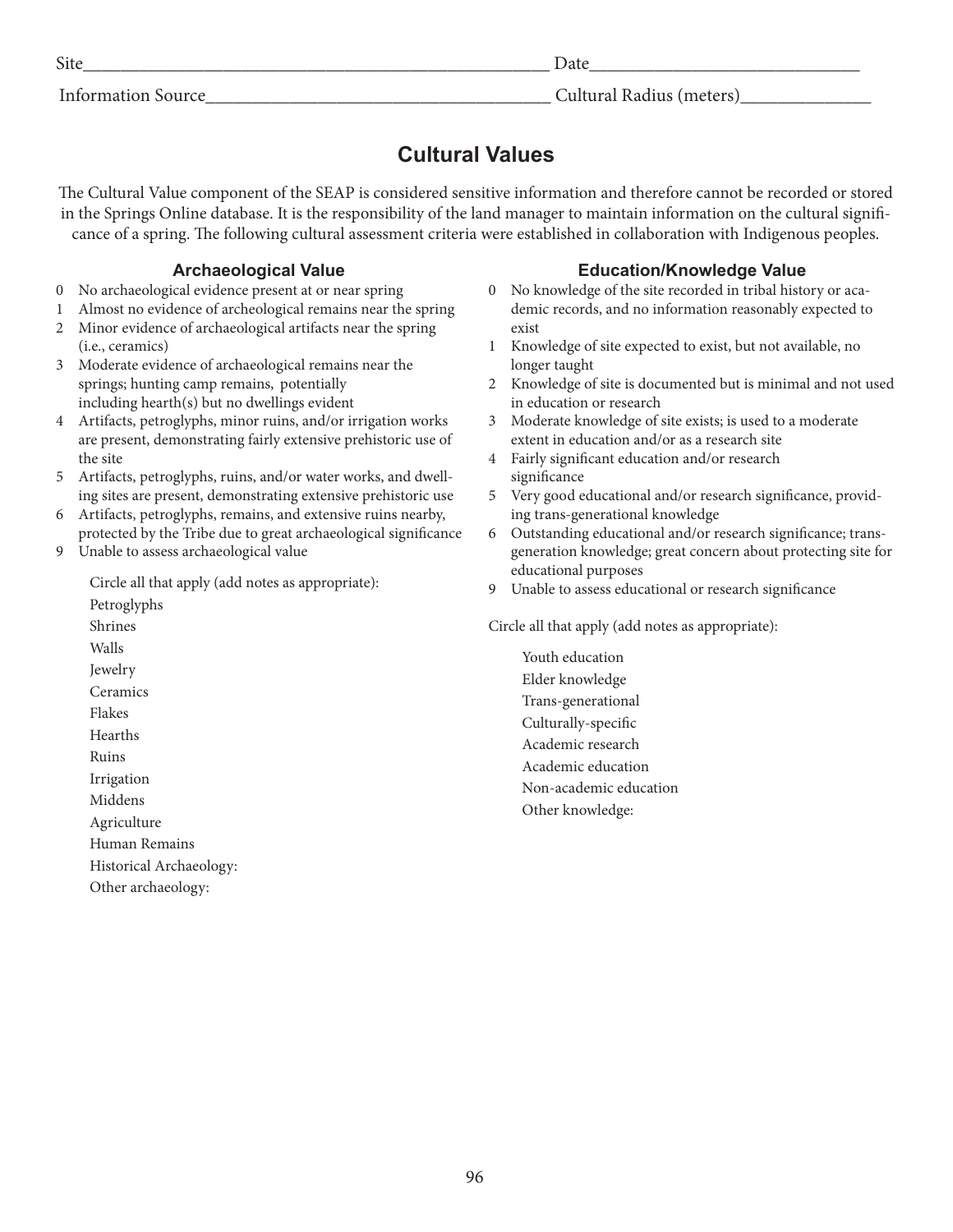# **Ethnoecology**

- 0 No record or presence of plant and/or animal species used for food, utilitarian, medicinal, ceremonial, or other purposes
- 1 Former presence of ethnobiological resources but no longer present, or very few ethnobiological resources
- 2 Only 1 ethnobiologically important species present, or only a few species that can readily be obtained elsewhere
- 3 Several ethnobiologically important species present, although they can be found elsewhere
- 4 Several ethnobiologically important species present, of which at least one is difficult to acquire elsewhere
- 5 Numerous ethnobiologically important species present, with one or more being unique to the site
- 6 Many ethnobiologically important species present, including many that cannot be found elsewhere
- 9 Unable to assess ethnobiologically important species

Circle all that apply (add notes as appropriate):

| Plants                       | Animals                    |
|------------------------------|----------------------------|
| Used for food                | Used for food              |
| Firewood, construction, etc. | Utility animals            |
| Medicinal purposes           | Medicinal purposes         |
| Ceremonial purposes          | Ceremonial purposes        |
| <b>Extirpated</b> species    | <b>Extirpated</b> species  |
| <b>Endangered</b> species    | <b>Endangered</b> species  |
| Restoration potential and/or | Restoration potential and/ |
| keystone species             | or keystone species        |
| Multiple use/other:          | Multiple use/other:        |
|                              |                            |

#### **Ethnogeological processes**

Dyes Paints **Ceramics** 

## **Tribal/Band Historical Significance**

- 0 History of the site has been lost and is not taught in either academic nor non-academic settings
- 1 History of the site is very limited and poorly available
- 2 History of the site is limited, primarily available in unpublished reports (i.e., water resources, cultural preservation office, etc.)
- 3 History of the site is moderately available and not well known 4 Site history information availability is good and
- relatively widely known
- 5 Site history information availability is very good and quite widely known in both academic and non-academic settings
- 6 Site history information is excellent, and is taught by the elders to other tribal members in both academic and non-academic settings
- 9 Unable to assess tribal history of the site

# **Site Sacredness**

- 0 No record of historical or contemporary site sacredness; no possibility of the site being sacred
- 1 Site sacredness is very minor; sacredness possible but not specifically recognized
- 2 Site sacredness is recognized, but has no specific sacred role or function
- 3 Site sacredness is moderate, related to one specific role or function
- 4 Site sacredness is fairly high, related to two specific roles or functions
- 5 Site is highly sacred, related to several specific roles or functions
- 6 Site is very highly sacred, related to many specific roles or functions
- 9 Unable to assess sacredness of site

Circle all that apply (add notes as appropriate):

Sacredness of water Sacredness of traditional foods Sacredness of materials Sacredness of medicines Sacredness of ceremonial substances Sacredness of archaeological remains Sacredness of stories Spirits or divine beings Passage point to/from other worlds Significance in afterlife Site is sacred for its pristine character Site important as route or waypoint Site is sacred

#### **Spring on Historic Route: yes/no**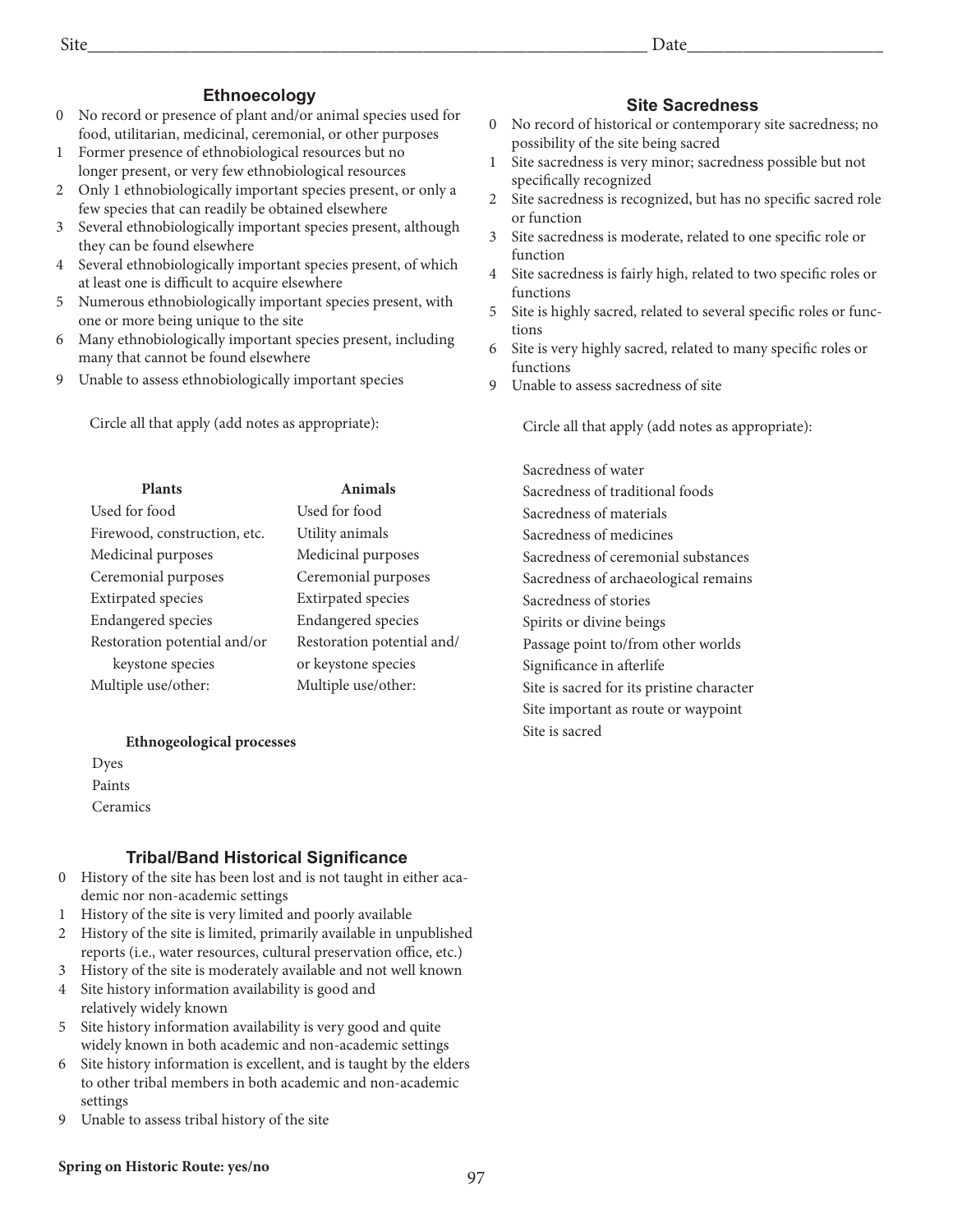# **National Registry of Historic Places**

### **NRHP Condition**

- 0 Site has no potential for listing with the Tribe(s) or non-Tribal agencies
- 1 Site has not been recognized by Tribe(s) as having potential for NRHP status, or has been recognized as having very little potential
- 2 Site has been recognized by the Tribe(s) and/or non-Tribal agencies as having low potential for NRHP status
- 3 Site has been recognized by the Tribe(s) and/or non-Tribal agencies as having moderate potential for NRHP status, but not formally proposed
- 4 Site is recognized and listed with the Tribe(s), and NRHP status has been proposed
- 5 Site is recognized and listed with the Tribe(s), and NRHP status is anticipated and pending
- 6 NRHP status has been fully completed with both the Tribe(s) and the federal government
- 9 Unable to assess NRHP potential

### **NRHP Application Status**

- 0 No culturally significant properties exist
- 1 NRHP status application completed
- 2 NRHP application submitted
- 3 NRHP status pending acceptance of application
- 4 NRHP status approved, but process not complete
- 5 NRHP status approved
- 6 NRHP status established
- 9 Unable to assess NRHP process

Circle all that apply:

Recognized by Tribe or community as worthy of listing Recognized by agencies as worthy of listing Application submitted and refused

# **Economic Value**

- 0 No economic use or sale of springs resources
- 1 Very little economic value OR formerly of very limited economic value, but no longer used for agriculture, recreation, or ethnobiological economics
- 2 Low economic value; use or sale of springs resources depends on erratic availability of resources, weather conditions, etc.
- 3 Moderate economic use(s) or value of springs resources, primarily for single family subsistence; limited financial benefits to larger community
- 4 Good economic uses and sale of springs agricultural, recreation, and/or ethnobiological resources to the Tribe and/or external communities
- 5 Very good economic uses and sale of springs agricultural, recreation, and/or ethnobiological resources to the Tribe and/ or external communities
- 6 Tribe receives excellent financial benefits from the use(s) and sale of springs agricultural, recreation, non-use, and/or ethnobiological resources
- 9 Unable to assess economic value to the Tribe and/or external communities
	- Circle all that apply (add notes as appropriate):
	- Single family use/sales
	- Communal use/sales
	- Tribal use/sales
	- Livestock support
	- Potable water
	- Irrigation water
	- Mineral extraction
	- Mining permits
	- Electrical power
	- Recreational visitation
	- Non-agricultural plants
	- Non-agricultural animals
	- Aquatic agricultural plants Wetland agricultural plants
	- Nonhunted ethnofauna
	- Native fish
	- Farmed fish
	- Fishing permits
	- Wildlife

Hunting licenses

- Real estate
- Other economic values: